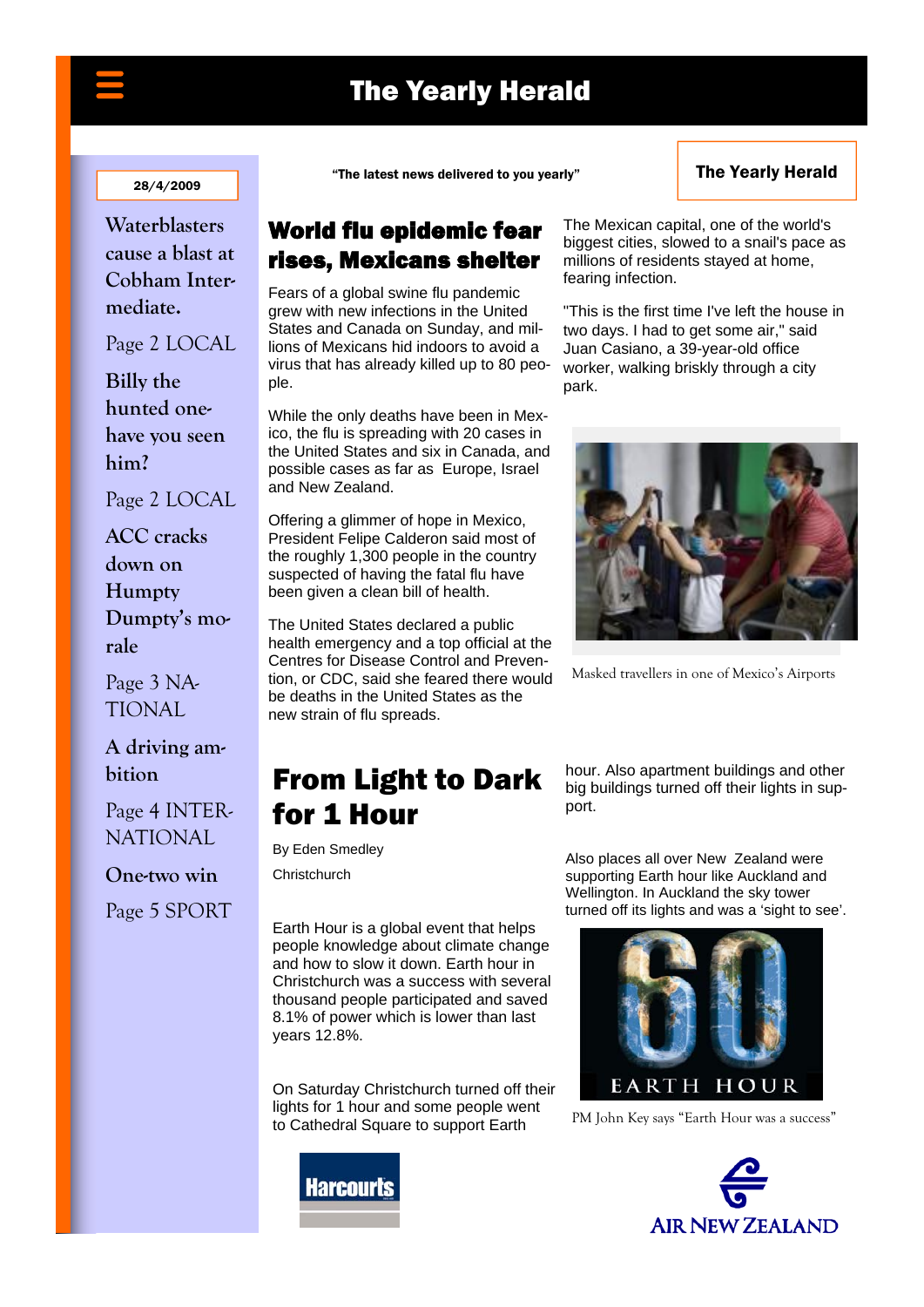

**A typical waterblaster used on the day of the roof cleaning** 

> **"Those guys absolutely soaked my bike… they didn't seem to show any remorse"**



An artist's impression of William Stewart

"Have you seen him?"

## Not so Fun Water Park at Cobham

Reported by Brendan Chin

In the last couple of weeks at Cobham In-quite a few people affected by these watertermediate School, waterblaster guys have blasters, not just having wet bike seats but been showering kids, decorating bikes with being a bit wet on the shirt as well. Vincent paint chips and competing with teachers at Curd a member of Room 19 quoted, shouting contests while teachers are teach-"Those waterblasters absolutely soaked my ing. Nothing too bad eh? Some students bike and when I looked at them they didn't think not.

They may be just waterblasting the roofs of ing. "They were just doing their job on relaclassrooms so that Cobham can have their tively warm days so the water just dries roofs repainted but there have been com-up". plaints about them waterblasting at peak hour times. A number of kids have had to go home with wet pants because their bike So there are two sides of Water Park thrill has been totally soaked from these water-at Cobham but in a few days the water blaster guys spraying their bikes.

One sad-looking kid complained that he for now. had to go home having an uncomfortable feeling in an embarrassing spot where people could see it. About half the people asked in Room 19 agreed that these waterblaster guys were waterblasting at an annoying time. Kyran Gray said he knows

## Billy the Hunted One

Finn Lanham

Have you seen him?

William Alexander Stewart, The 47-year old male has been evading police since February for six weeks. The last time he was seen was in Hororata picking up two hitchhikers. He has five warrants for arrests and has committed many burglaries and car thefts while on the run.

A Teddington Farmer said 'Stewart had been sleeping in Gebbies pass in the hills behind the property before venturing down to the farm's shed. He helped himself to a nice meal of hot pies and coffee before carving a thankyou note into the table and leaving. He then stole one of the farm motorbikes and blasted through a police cordon towards Governors bay



seem to show any remorse". Ribu Dhakal, also a member in Room 19, does not think that these waterblaster guys were annoy-

blasters will be gone to cause chaos and stress at another building or buildings so kids shall be safe from waterblaster guys,

early on march 22.

It was clear he was having a lot of fun and games however police had called his antics 'silly'. Senior sergeant Stewart Munro said, "last week Stewart was playing a silly game" and "getting a kick out of it". The Teddington farmer said Stewart who had popped up in Tai Tapu the day after he had evaded police in Governors bay, obviously had some bushcraft skills as it was a long hike over the hills.

In conclusion William Alexander Stewart a 47-year old male evading the police has been everywhere you can think of and is still finding places to hide from the police. He has stolen cars and robbed houses and may do so again. On march 22<sup>nd</sup> he was sighted at Governors bay. Have you seen him?

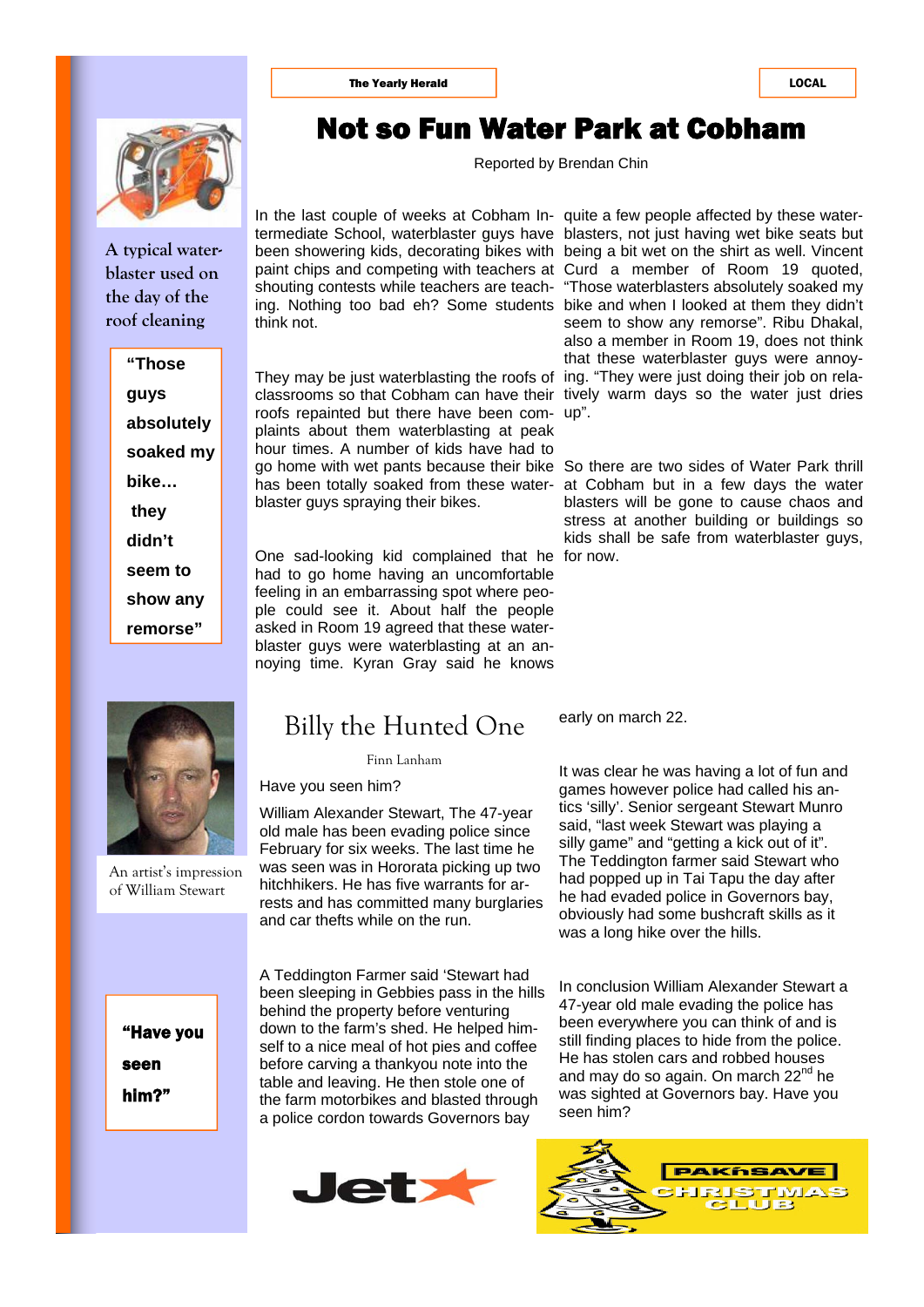National

## ACC CRACKS DOWN ON HUMPTY

Vincent Curd

Humpty Dumpty, a resident of New Zealand, has suffered serious injuries to his shell after his parachute failed to open after jumping off his 30cm garden wall. Dumpty, a refrigerator polisher by trade, is under full ACC protection, but according to him there is a problem. "ACC is refusing to pay my compensation and insurance money", quoted Dumpty. "It's absolutely horrible. I am in no fit state to earn money through the job I love."

Justin Case, the ACC chairperson in charge of Dumpty's case says that it is impossible to

## GINGERBREAD MAN GETS EATEN

pay Dumpty compensation because of one simple reason.

"The accident is far too subtle for compensation", said Case. "Anyone can jump off a 30cm height without sustaining any serious injuries".

Despite the numerous times Dumpty has protested saying that eggs have a very fragile body, ACC is continuing to ignore him. Dumpty has contacted his lawyer and is threatening to sue ACC unless he gets his compensation. The case shall be taken to court tomorrow.

"Its about time ACC listened to the voices of their patients, not their rulebook", says Dumpty.

"It's time **ACC** listened to the voice of their patients, not their rulebook"

## **Big Bad Wolf has Incredible Blowing Abilities**

#### Brendan Chin

Doctors of the Hospital of Fairytale animals that end up with injuries for being bad, found a new type of cancer in the Big Bad Wolf's throat just yesterday. Originally, the Big Bad Wolf was in hospital because he was suffering from major burns, but now he has been moved to a research centre near the hospital.

 Dr Piggy, the first to find this new disease, believes that the Big Bad Wolf has been able to blow down random houses because of this strange disease that he was diagnosed with. "It has been hard to do research because the wolf repeatedly says 'I'll get you little piggies!' in his sleep.

We could not get any more information due to the Big Bad Wolf's ward being blown down but Dr Piggy did say that he needs more information on what happened to the Big Bad Wolf during the Major Burns incident.

The oldest piggy was then asked how it felt to be nearly blown over in his own house. "I was just about to have my dinner which was in a pot under the chimney when I heard a big hurricane blowing outside, I looked out the window and saw the Big Bad Wolf, when he couldn't blow my strong brick house down he then climbed up onto roof and somehow fell into my dinner pot! It was quite a scary experience".

Vincent Guan

Christchurch, New Zealand

Yesterday, on the 22<sup>nd</sup> of July 1717 in Auckland, a villager called the police as a mysterious animal attacked and ate the Gingerbread Man from Sweden. As the police came in their Lamborghini's, the Gingerbread Man was dragged away by a something. The something called something is still confidential. When the police arrived they started looking for clues. The police commander Detective Inspector Aldof Hitler told us. "We went to the near by village and found a villager who said that the Nigerian baker was very annoyed."

The Nigerian baker who didn't want to be named said that she was just about to give the man to her son but the man jumped away from death. But the thing tricked the man as he went to the river Amazon before eating it. The GINGERBREAD MAN Incorporated was very angry as their mascot gets killed. The police team are still on the case after the 12 hours of search. The villagers say that the culprit is going to be very, very sorry.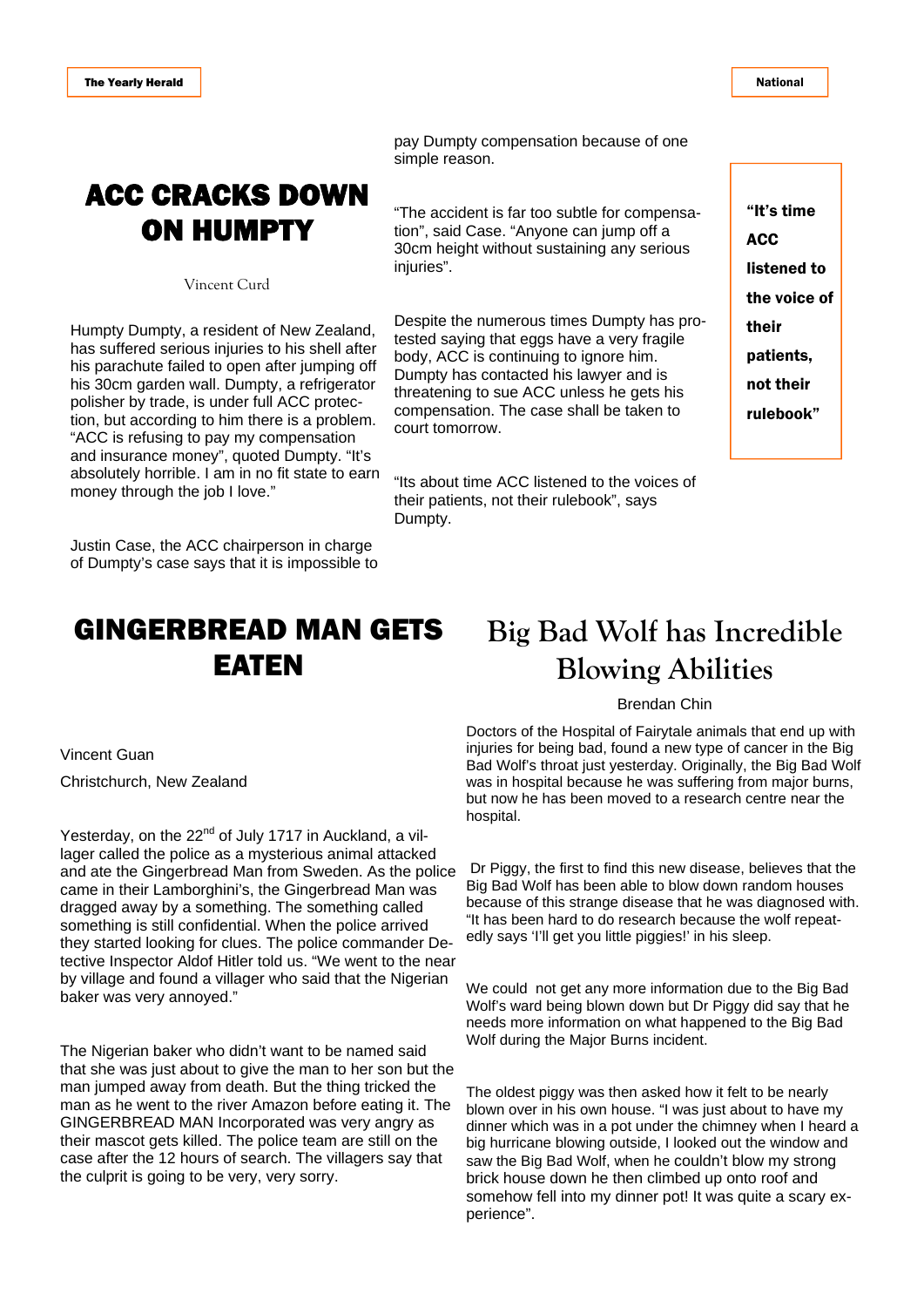#### The Yearly Herald **International**

## **A DRIVING AMBITION**

Reporter: Vincent Curd

What do you get when you combine India's growing domestic market and the global recession? The answer, a marketing script that could have been written for Nano motors.

Ambitious dreams were born when Indian industrialist Ratan Tata announced his plans to introduce the world's cheapest car last January. By doing so, Tata hoped to introduce safe, modern and efficient motoring to India's lower economic groups. However, when Tata released his 100,000 rupee car, the Nano, his ambition stepped up a notch: to challenge the world's biggest car companies at their own game.

Even though the Nano is pitched at India, the Tata Group also has plans to take on the Gas-Guzzling car culture of Europe and the US. Tata, the chairman of the Land Rover and Jaguar companies has announced that there has been "considerable interest" in the West where the recession is doing its worst on high tech and high price products. The

European Nano will be launched in 2 years time, the US version in 3.

When Tata designed the Nano he had the typical Indian family in mind.

"Here in India we see four people travelling by motorbike…I thought that they could travel safer by car".

However, In the US, the Nano could be a popular option for young people who want a high quality-low cost car.

As well as the basic Nano, the company also unveiled the Nano Europa, an upgrade on the basic Nano based on the higher safety requirements of Europe. It does make the car more costly (4000 pounds, \$10400), but it will include airbags, antilock brake systems and a few luxuries like a radio, a heater and fog lamps which the basic Nano does not include.

It is estimated with India's growing market and its improved roads that over a million Nanos will be sold this year.

The four door vehicle has the smallest footprint in India and can get around 23 kilometres. With its limited power an top speed of 105 kph, the Nano will be largely based for city use. "The Nano is good for business", said Muraid Ali Baig, an independent auto analyst. "In the early days in India, a car was viewed as a rich man's toy. Now it is part of everyday life".

Such was the interest in the new car, the word "Nano" was the most searched word on Google in India on the day of the release.

Don't get too excited though. Even if the down sides of the Nano will be patched up in the Nano Europa, some dread the prospect of a thousand Nanos clogging up India's already crowded roads. Even if the Nano has low emissions, the effect of pollution may be nasty. "They say that everyone having a car is progress," says Vinay Jaju, an environmentalist. "But I don't see it that way. We need to save our resources or it all becomes a vicious cycle".



The Basic Nano

## 0800 EPIC FAIL CALL NOW FOR FAILS!

"Here in India we see four people travelling by motorbike…I thought that they could travel safer by car".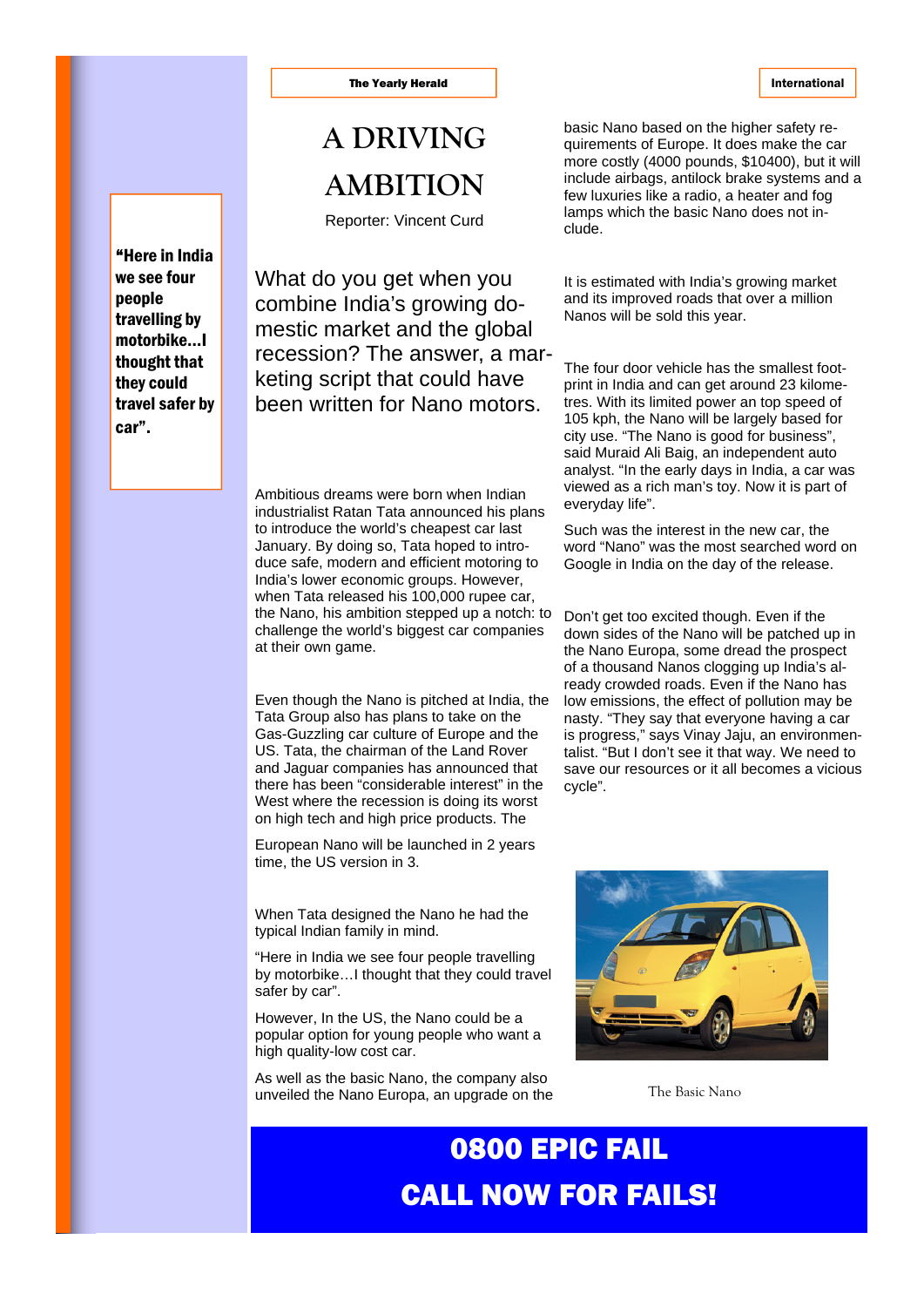## Brawn GP take fabulous one-two win

**By Vincent Guan** 

**Room 19** 

**Cobham Intermediate School** 

Never since 1954 has a debut Formula 1 team finished one-two. But yesterday the face of history changed. On the 29<sup>th</sup> of March 2009, in Melbourne, Australia the ING Australia F1 Grand Prix. There were 20 racers but only 1 winner.

Jenson Button, the leader in pole streamed off right at the start and led, followed by the former Ferrari driver Rubens Barrichello and the super streaky Sebastian Vettel. Then Barrichello, Nick Heidfeld, Mark Webber, Adrian Sutil, and the Mclaren driver Heikki Kovalainen on lap 19 knocking most of them out.

After that Button's lead went to 47.7 seconds to nothing. After 5 laps the safety car went and Button opened his lead again over Vettel. As the threat of the Ferrari's faded, the Brawn GP racer held a pretty commanding lead until Lewis Hamilton starting charging from  $18<sup>th</sup>$ from the grid. Also Robert Kubica started a mount back.



By James McErlich

Christchurch

On the 22<sup>nd</sup> of February,  $8<sup>th</sup>$  of March and the 15<sup>th</sup> of March children from around Burnside went to Avonhead Park to have a go at getting in to a soccer team for Burnside. The testing was hard because there were so many people with so little time but because it was managed so good everyone was put into the right team.

At the moment not all of the kids know what team they got in because the coaches haven't contacted them yet but the teams are set. A few parents were asked the same question

After another pit stop Barrichello slipped to  $5<sup>th</sup>$  place. On the 55<sup>th</sup> lap Kubica wanting to get pass Vettel for 2<sup>nd</sup> made both of them crash and taking them out of the race, leaving Button to conquer the GP under the safety car. Button's team mate also did well coming 2<sup>nd</sup>, Jarno Trulli coming from the pit stop at the start came  $3<sup>rd</sup>$  and Hamilton came  $4<sup>th</sup>$ .

After the race Matt Hope from room 19, Cobham Intermediate School, Christchurch New Zealand said, "A great performance by Jenson Button despite losing his job a few months ago." It was true as Jenson won his 1<sup>st</sup> title this year jumping him to first place. Hope also said. "Also congratulations to the Brawn GP team which didn't exist 3 days ago."

The Brawn GP team has lots of talents in the future of racing.

Photographs from: www.telegraph.co.uk



Up: Jenson Button's Brawn car

'How did you think it went?' and they all answered the same "very organised". The organisers also work at home with choosing the team which is a hard choice to make if two people have the same abilities.

There were tears hugs and lots of determined faces on the field all throughout the games when you got hit in the face or scored or just playing hard. Ready kids came in sweaty tired faces came out." The hardest part was seeing everyone" said the organisers. The long time from 10am to 12pm made it hard for the kids to concentrate with all the days being hot didn't make it any better.

Parents say that it is an opportunity for kids to have a go and get active and also it's a morning off and at least you know that your kids are having fun. It is great for kids and parents so trial out for soccer.

## PAK 'N SAVE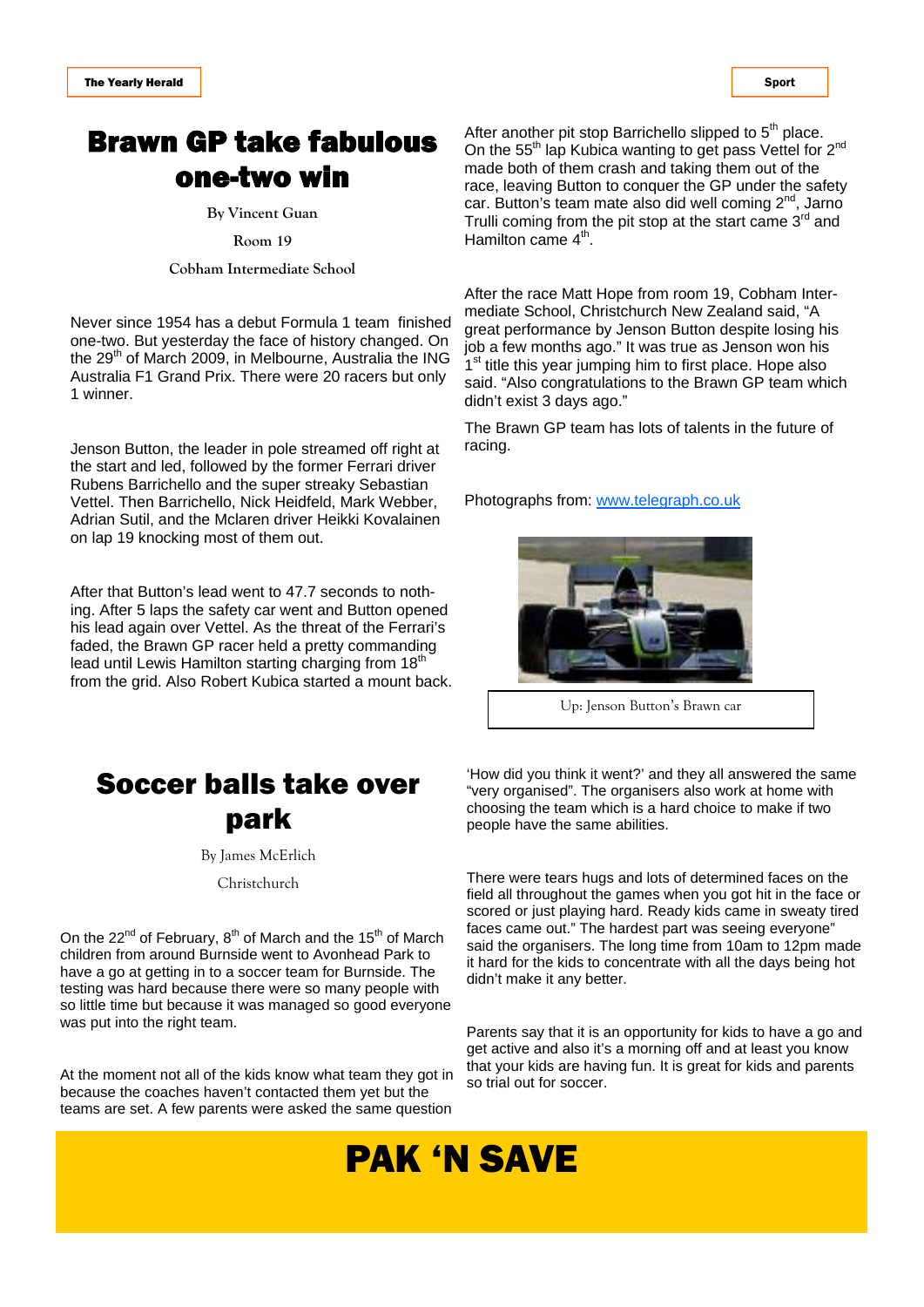| ouaoka                  |                         |                |   |                         |   |   |                |                |
|-------------------------|-------------------------|----------------|---|-------------------------|---|---|----------------|----------------|
| 8                       |                         |                | 4 |                         | 6 |   |                | $\overline{7}$ |
|                         |                         |                |   |                         |   | 4 |                |                |
|                         | 1                       |                |   |                         |   | 6 | 5              |                |
| $\overline{\mathbf{5}}$ |                         | 9              |   | 3                       |   | 7 | $\overline{8}$ |                |
|                         |                         |                |   | 7                       |   |   |                |                |
|                         | 4                       | 8              |   | $\overline{\mathbf{2}}$ |   | 1 |                | 3              |
|                         | $\overline{\mathbf{5}}$ | $\overline{2}$ |   |                         |   |   | 9              |                |
|                         |                         | 1              |   |                         |   |   |                |                |
| 3                       |                         |                | 9 |                         | 2 |   |                | 5              |

**Sudoku** For last years answers, please phone 0800 83 83 83

#### **Lame Jokes INC**

Q Why did the chicken cross the road? A Because it wanted to.

Q What's brown and sticky?

Q What's pink and fluffy?

A A stick

A Pink Fluff

3 5 7 1 5 6 9 9 8 6 6 3 8 8  $\overline{\mathbf{3}}$ 4 1 7 6  $\overline{\mathbf{2}}$  $\overline{\mathbf{2}}$ 6 8 9 5 4 1 9 8 7

**The rest of these lame jokes have been removed by the World Health Organization for the safety of your respiratory system (too many people are groaning).** 

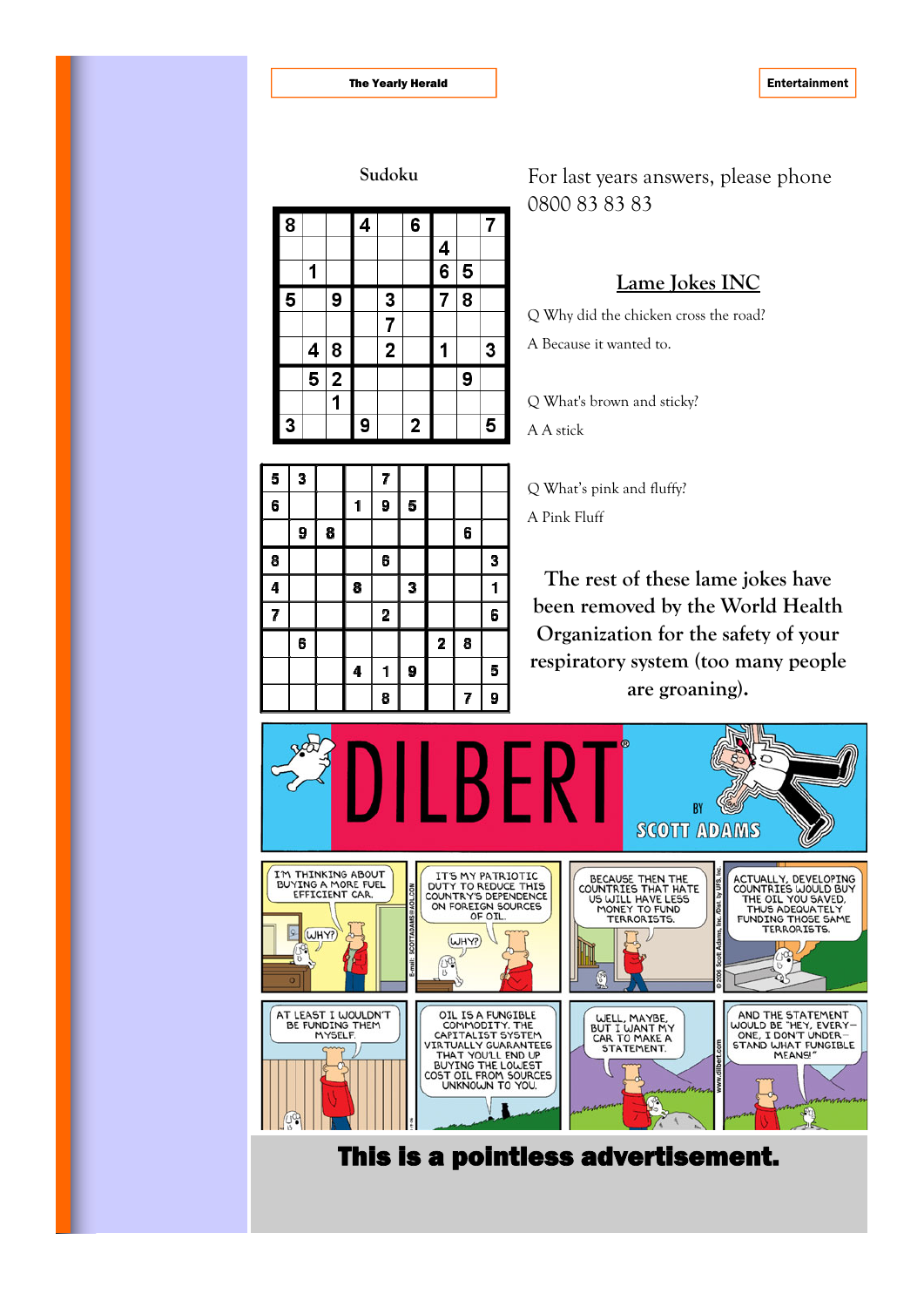# Weather Outlook

### Brendan Chin



# 0800 Advertisements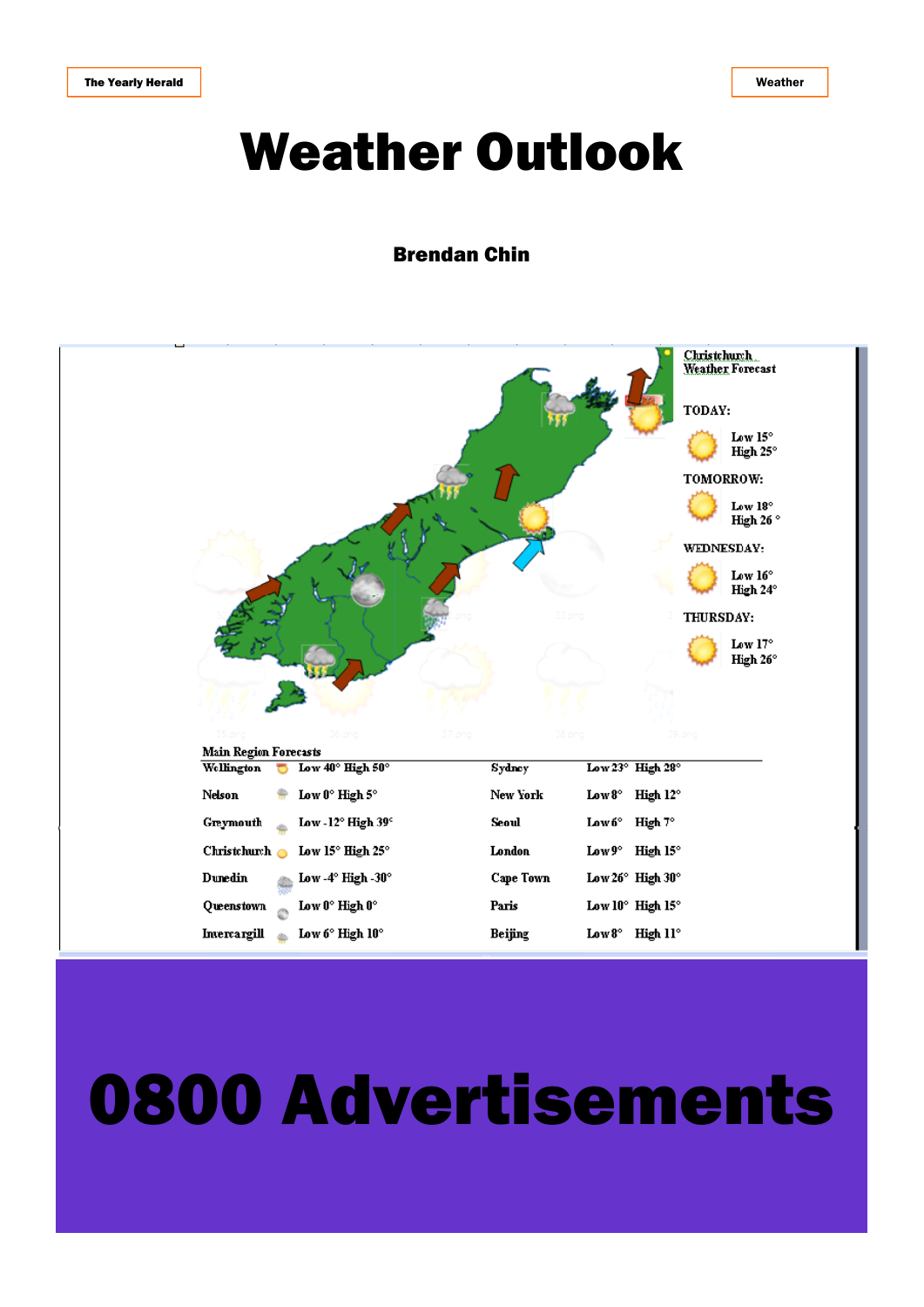The Yearly Herald **I** and the Vearly Herald **I** and the Vearly Herald **I** and the Vearly Herald **I** and the Vearly Herald **I** and the Vearly Herald **I** and the Vearly Herald **I** and the Vearly Herald **I** and the Vearly Her

## The Yearly Herald







**The following are jobs that are currently available, please call the The Yearly Herald on 0800 83 83 83 then say your preferred job.** 

Accountant Actors Acupuncture Administrator Architect Babysitter Baker Bouncer Bricklayer Car Dealers Caretaker **Carpenter** Doorman Elephant Carer Filer Fisherman Gardner Helicopter Pilot Interior Specialists



Jet Fighter Pilot Judge Klanes Attendants Lawyers Liberian Makers of Stuff Medical Consultant Musician Nappy Factory Orchestra Players Paid Assassin Paper Round Pharmacist Photographer Police Officer Queens Crown Polisher Real Estate Agent Receptionists Reporter

Salesman Sailor Secretary Social Worker **Statistician** Surveyor Systems Analyst Tailors Teacher Underwater Sports Urban Planner Vet Violinists Web Master Wharf Guards Writer X-Ray Specialists Yodeller Zoo Keepers

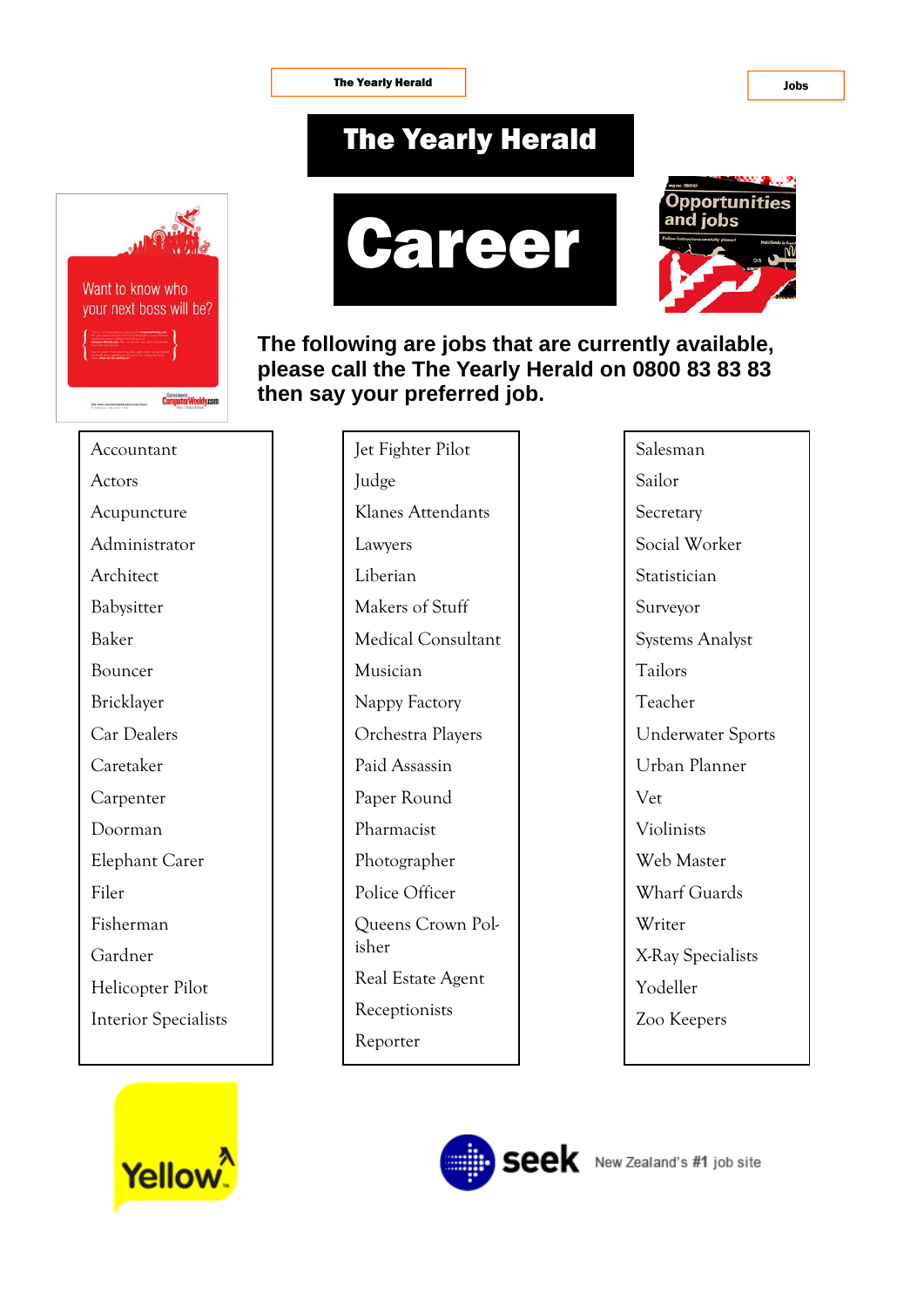

 This is Miss Universe Ukraine. She is another example of fashion this year. Her and Miss Universe Australia will compete for the international title of 'Miss Universe' along with many other contestants representing their country. This title is well known around the world and is an honour to have it.